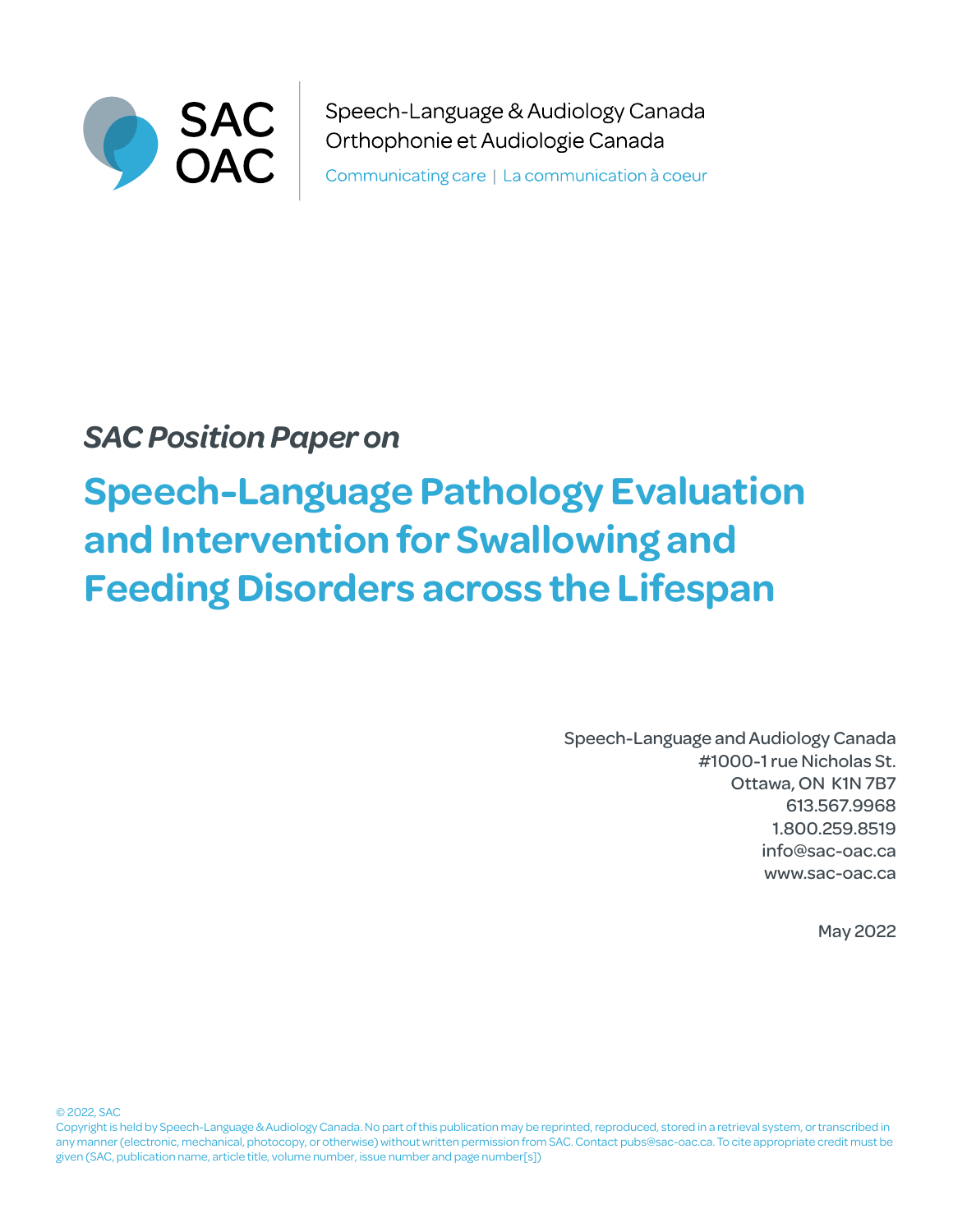## Committee Members

- 1. Rebecca H. Affoo, PhD, CCC-SLP, SLP-Reg, S-LP(C) (Committee Chair)
- 2. Gabriela Constantinescu, PhD, R.SLP, S-LP(C)
- 3. Shauna Craig, M.Cl.Sc., S-LP
- 4. Rebecca Perlin, M.Cl.Sc., S-LP(C), Reg. CASLPO
- 5. Zuleikha Wadhwaniya, MSc., CCC-SLP, BCS-S, S-LP(C), Reg. CASLPO
- 6. Meredith Wright, SAC staff liaison, PhD, S-LP, Reg. CASLPO

A position paper represents the direction SAC has taken on a particular topic or provides guidelines for particular areas of practice. These positions are time-bound, representing the thinking at a particular point in time.

#### © 2022, SAC

Copyright is held by Speech-Language & Audiology Canada. No part of this publication may be reprinted, reproduced, stored in a retrieval system, or transcribed in any manner (electronic, mechanical, photocopy, or otherwise) without written permission from SAC. Contact pubs@sac-oac.ca. To cite appropriate credit must be given (SAC, publication name, article title, volume number, issue number and page number[s])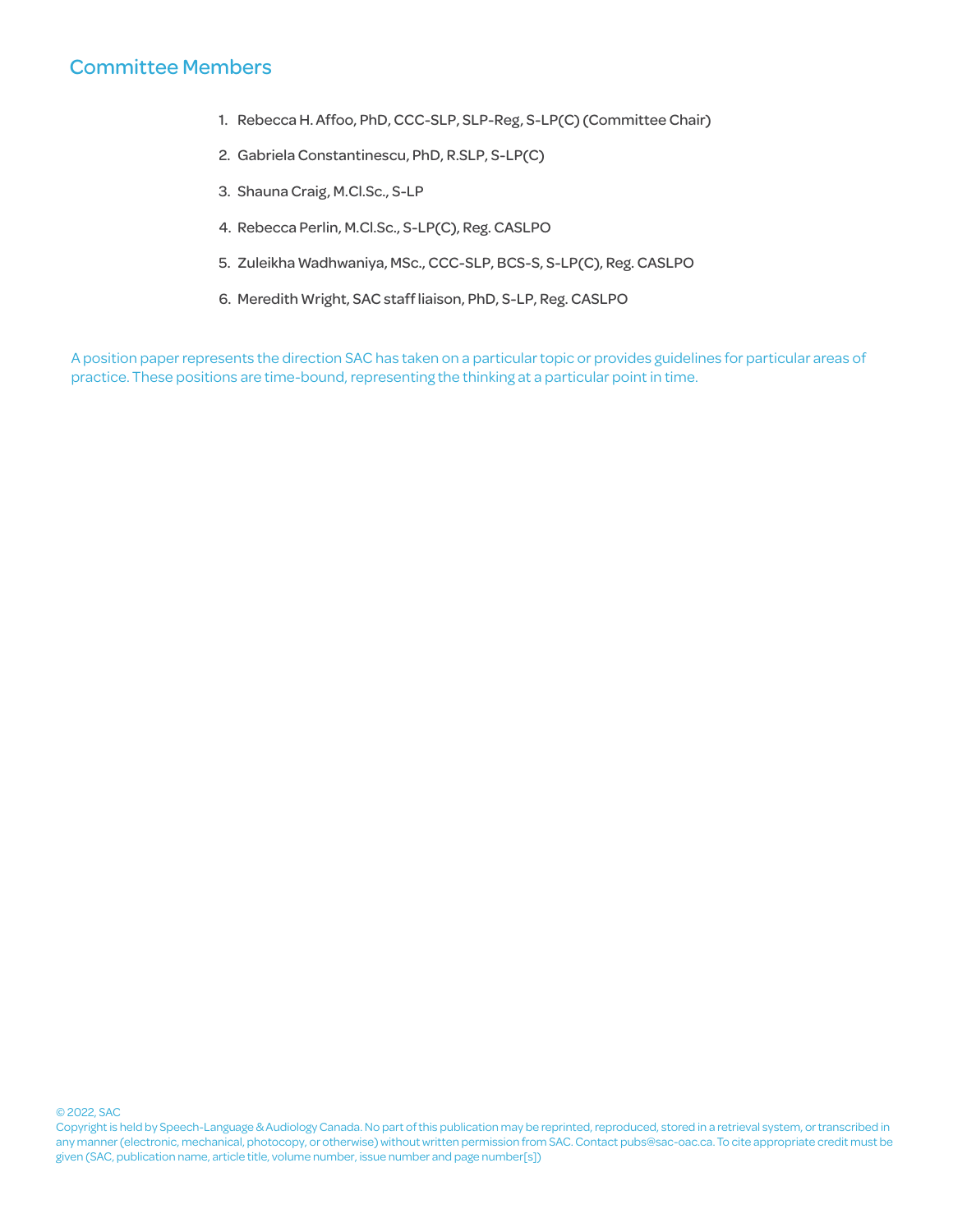## Position

It is the position of Speech-Language & Audiology Canada (SAC) that [speech-language pathologists](https://www.sac-oac.ca/sites/default/files/resources/scope_of_practice_speech-language_pathology_en.pdf) (S-LPs) have specific expertise in the evaluation and intervention of swallowing and feeding disorders across the lifespan. Speech-language pathology services are guided by knowledge of the anatomy and physiology of healthy swallowing, swallowing pathophysiology and the impact of swallowing and feeding disorders on daily life, as well as the preferences of the patient or client and their caregivers. People with swallowing and feeding disorders are best served when S-LPs are members of the interprofessional dysphagia team and lead clinical, education, professional development, and research initiatives about oropharyngeal swallowing function and disorders.

## **Background**

S-LPs provide essential evaluation and intervention services to address swallowing and feeding disorders across the lifespan, from birth to [end-of-life](https://www.sac-oac.ca/communication-health-and-end-life-care) (American-Speech-Language-Hearing Association, n.d.; [SAC, 2017a](https://www.sac-oac.ca/sites/default/files/resources/dysphagia_position_statement_en.pdf); Speech Pathology Australia, 2012). A personwith a swallowing disorder (dysphagia) demonstrates impaired ability to move saliva, food, fluid, and medication from the mouth to the stomach. S-LPs address oropharyngeal dysphagia, which results from dysfunction in the oral and pharyngeal, and/or upper esophageal anatomical regions and/or disordered or suboptimal respiratory-swallowing coordination thereby impairing airway protection and/or bolus clearance (Clavé & Shaker, 2015; Logemann, 1998; Martin-Harris et al., 2015; McFarland et al., 2016, 2018). Oropharyngeal dysphagia is associatedwith awide variety of etiologies (e.g., Baker et al., 2021; Benfer et al., 2017; Hutcheson et al., 2019; Takizawa et al., 2016) and may lead to malnutrition, dehydration, airway invasion and pneumonia, aswell as increased healthcare costs and mortality (Altman et al., 2010; Martino et al., 2005; Namasivayam & Steele, 2015; Patel et al., 2018;). Dysphagia also negatively impacts social and emotionalwell-being, participation in everyday activities, quality of life, and adds to caregiver burden (Chen et al., 2009; Ekberg et al., 2002; Martino et al., 2010; Nund et al., 2015; Rangira et al., 2021; Vesey, 2013).

An individual with *pediatric feeding disorder* has "impaired oral intake that is not age-appropriate, and is associated with medical, nutritional, feeding skill, and/or psychosocial dysfunction" (Goday et al., 2019, p. 125). Feeding involves a broad range of eating and drinking activities, in addition to swallowing (Arvedson & Brodsky, 2002). Therefore, children with a feeding disorder may, or may not, have dysphagia (Arvedson, 2007). Feeding disorders may occur in typically developing children, but are more prevalent in infants born prematurely or in children with chronic medical conditions, developmental delays and disabilities (Dodrill & Gosa, 2015). Feeding disorders can have a profound impact on a child's physical, social, emotional and/or cognitive function, and increase caregiver stress (Greer et al., 2008).

Speech-language pathology services for people with swallowing and feeding disorders are often provided within [interprofessional teams](https://www.mcgill.ca/ipeoffice/ipe-curriculum/cihc-framework) across the continuum of care, and in a variety of settings including, but not limited to, hospitals, rehabilitation centres, long-term care facilities, schools, and in the community (SAC, 2017b). In-person services are most common; however, speech-language pathology dysphagia services may be offered virtually (Carrier et al., 2020; Malandraki et al., 2021; Sharma et al., 2013; Ward et al., 2012). Diverse clinical populations and settings often require different skill sets. For example, S-LPs working in critical care (adult, paediatric and neonatal intensive care units) are skilled in the evaluation and intervention of swallowing disorders in fragile, medically unstable patients including those with tracheostomy or receiving mechanical ventilation (Brodsky et al., 2019).

S-LPs use evidence-based practice, which incorporates the available research evidence, clinical expertise, and patient or client preferences (Dollaghan, 2007; Lof, 2011), to optimize the safety and efficiency of the oropharyngeal swallow through personalized, culturally relevant interventions. The International Classification of Functioning, Disability and Health (World Health Organization, 2001)

Copyright is held by Speech-Language & Audiology Canada. No part of this publication may be reprinted, reproduced, stored in a retrieval system, or transcribed in any manner (electronic, mechanical, photocopy, or otherwise) without written permission from SAC. Contact pubs@sac-oac.ca. To cite appropriate credit must be given (SAC, publication name, article title, volume number, issue number and page number[s])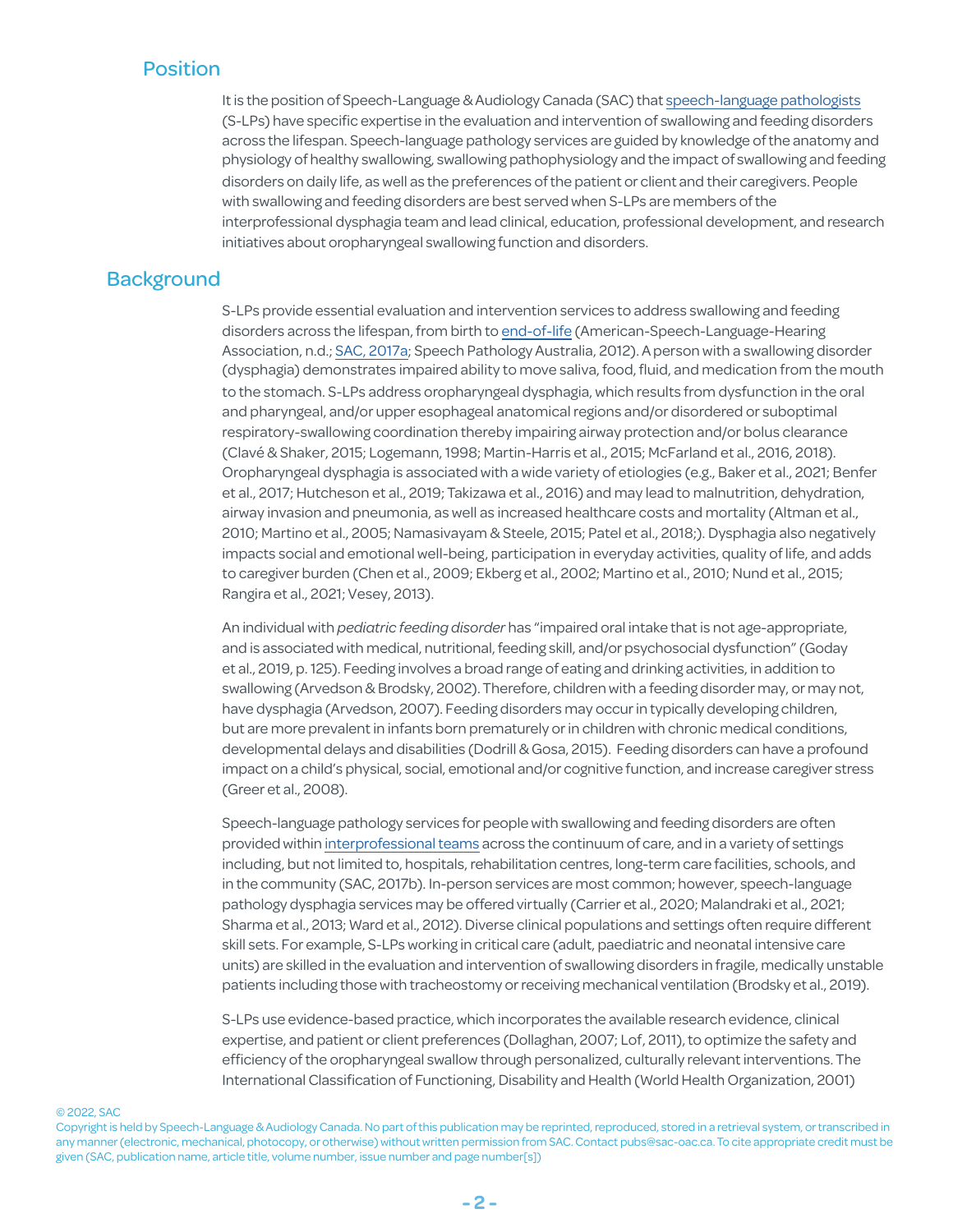guides S-LPs to consider the biopsychosocial impacts of swallowing and feeding disorders on the individual and their caregivers during evaluation and intervention (Threats, 2007; Nund et al., 2015). SAC speech-language pathology members must abide by the [SAC Code of Ethics](https://www.sac-oac.ca/sites/default/files/resources/2016_sac_Code_of_Ethics_en.pdf) and guidance issued by their provincial professional regulatory body.

Evaluation: S-LPs work in partnership with patients or clients and their caregivers as well as the interprofessional team when evaluating swallowing and feeding function. S-LPs seek to understand the needs, goals, perspectives, values and culture of patients or clients and their caregivers during the evaluation process. Oropharyngeal swallowing function may be evaluated using one or more screening, clinical, and/or instrumental tests. These evaluations vary in purpose, scope, and accuracy.

- A *screening test* is a pass-fail procedure that identifies people at risk for aspiration or oropharyngeal dysphagia, and expedites referral to speech-language pathology for a complete dysphagia assessment. Since no universally applicable screening test is currently available, S-LPs select the best screening test(s) according to the clinical characteristics of the populations they serve and the psychometric properties of the screening test. Screening tests are often administered by healthcare professionals following completion of a training program and according to a protocol selected by an S-LP.
- A *clinical swallowing examination (CSE)* is an essential element of evaluation and captures the clinical signs of swallowing disorder. The CSE includes review of the available health record, interview, oral mechanism examination, and feeding and/or swallow trials. The CSE can be used to evaluate the oral stage of swallowing as well as the presence or absence of other signs of dysphagia such as cough and wet voice. The CSE also allows for observation of mealtime duration, in addition to other factors that influence swallowing such as positioning, bolus volume, cognition and behaviour.
- *• Instrumental evaluations*, such as the Videofluoroscopic Swallowing Study (VFSS) (also referred to as Modified Barium Swallow Study) and Fiberoptic Endoscopic Evaluation of Swallowing (FEES), are conducted to confirm the presence and nature of oropharyngeal dysphagia and, most importantly, identify physiological impairments and guide the selection of appropriate interventions. Canadian provincial regulatory bodies provide practice guidance to their registrants about the conditions under which S-LPs may conduct instrumental evaluations.

For additional information about evaluation approaches, see Armstrong et al., (2020), Dodrill and Gosa (2015), Jaffer et al. (2015), Garand et al., (2020), Gosa and Dodrill (2017), Ingleby et al., (2021); Langmore (2017), Martin-Harris et al. (2021), Martino et al. (2005, 2013), Miller et al. (2020), O'Horo et al. (2015) and Suiter et al. (2020).

Intervention: S-LPs offer a range of interventions to address oropharyngeal swallow pathophysiology and its broader effects on daily life. The perspectives, goals and culture of patients or clients and their caregivers as well as information from other interprofessional team members guide intervention planning.

*• Compensatory interventions* bypass or compensate for physiological changes in swallowing function. They include postural adjustments, swallowing maneuvers, sensory stimulation, control of rate, control of amount/volume, modification of the mode of administration, use of a prosthetic, and diet modification among others. Texture modified foods and thickened liquids may be recommended to people with dysphagia to improve swallow safety and/or efficiency.

Copyright is held by Speech-Language & Audiology Canada. No part of this publication may be reprinted, reproduced, stored in a retrieval system, or transcribed in any manner (electronic, mechanical, photocopy, or otherwise) without written permission from SAC. Contact pubs@sac-oac.ca. To cite appropriate credit must be given (SAC, publication name, article title, volume number, issue number and page number[s])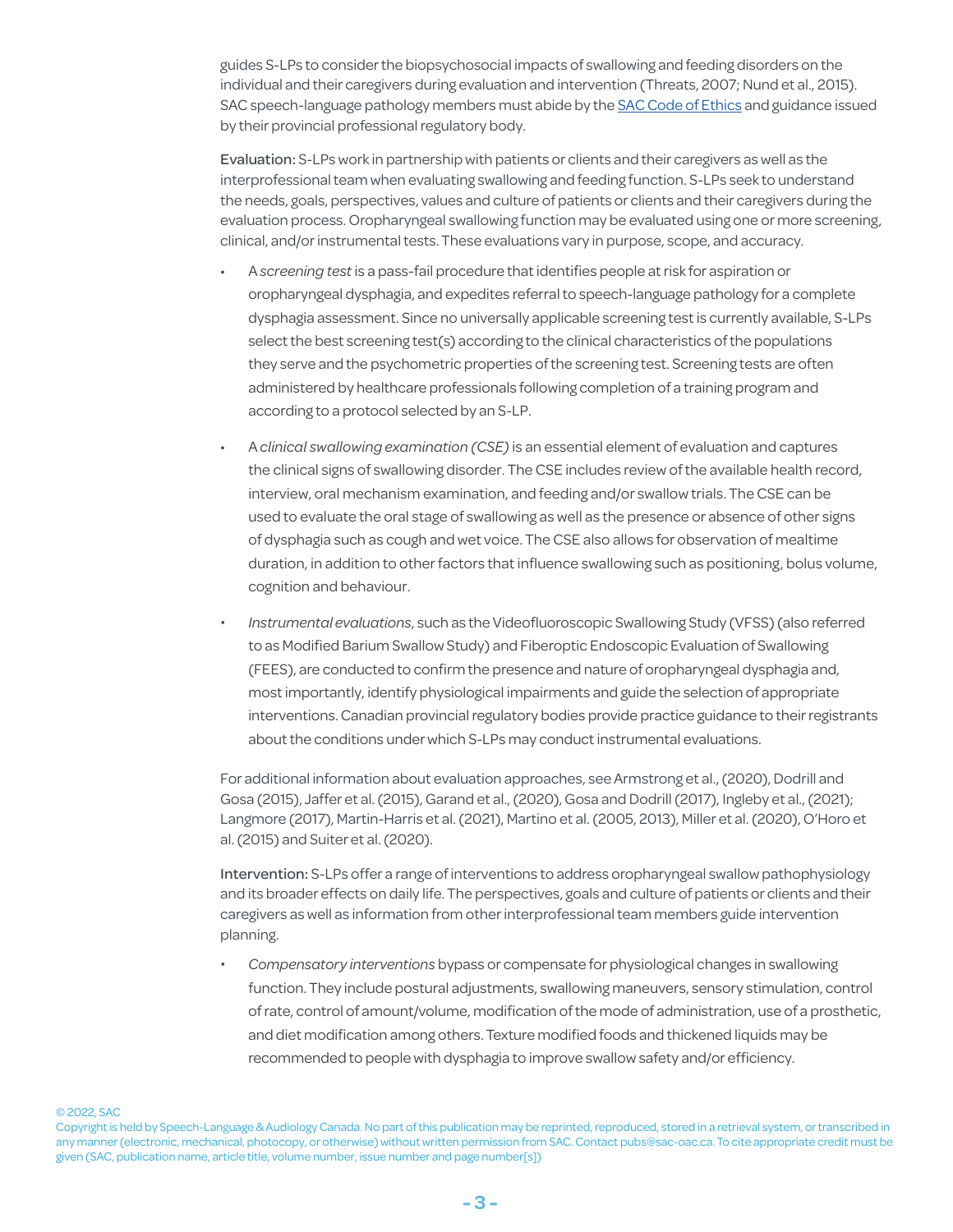The [International Dysphagia Diet Standardization Initiative](https://iddsi.org/) (IDDSI) framework provides standardized definitions and clinically practical measurement approaches for the various dietary levels. The effectiveness of compensatory interventions is best assessed using instrumental evaluations whenever possible.

- *• Rehabilitation or habilitation interventions* improve or delay deterioration of function through use of swallow- and non-swallow exercises to address specific pathophysiological processes and promote neuroplasticity. Technologies may be used to provide biofeedback to enhance performance with exercise. Due to the developing nature of children, swallowing and feeding habilitation often focuses on learning new skills following an expected developmental sequence, rather than reacquiring or maintaining skills. Selection of specific rehabilitative interventions for oropharyngeal dysphagia is best determined using instrumental evaluations, and their effectiveness is best evaluated using instrumental outcome measures.
- *• Preventive interventions* prevent or reduce the detrimental impacts of oropharyngeal dysphagia. They include patient education, oral care and the judicious recommendation of non-oral feeding methods that may have unintended negative consequences. Additional preventive interventions may include proactive exercise programs such as those for patients or clients with head and neck cancer and neurodegenerative diseases.

For additional information about intervention approaches, see Albuquerque et al. (2019), Ashford et al. (2009), Beck et al. (2018), Burkhead (2009), Cousins et al. (2013), Dodrill and Gosa (2015), Greco et al. (2018), Gosa and Dodrill (2017), Kaneoka et al. (2016), Langmore and Pisegna (2015), Mason et al. (2005), McSweeney et al. (2015), Newman et al. (2016), Plowman et al. (2019), Robbins et al. (2002, 2008) and Schwartz et al. (2018).

### Rationale

This position paper addresses recent advances in evaluation and intervention for swallowing and feeding disorders across the lifespan. A review of published research and professional literature, as well as feedback from SAC members, informed the development process. The recommendations are supported by research evidence where available and are intended to inform the decision-making of S-LPs, university programs, researchers, interprofessional team members, administrators, and policy makers.

## Recommendations

These recommendations address: clinical practice, interprofessional collaboration, education and professional development, and research funding. They support S-LPs in their ongoing commitment to improve outcomes for people of all ages with swallowing and feeding disorders.

Clinical Practice: S-LPs have specific expertise in the evaluation and intervention of swallowing and feeding disorders across the lifespan. S-LPs should look to recent research to inform the services they provide. It is recommended that comprehensive, evidence-based clinical practice guidelines be developed through extensive literature search and critical appraisal to further guide S-LPs in their evaluation and intervention with people who have swallowing and feeding disorders. These clinical practice guidelines should include graded, evidence-based recommendations relevant to management of swallowing and disorders across the lifespan and be specific to the Canadian context where possible. Clinicians are encouraged to contribute to quality improvement and patient safety initiatives as well as the profession's knowledge base by using outcome measures sensitive to the

© 2022, SAC

Copyright is held by Speech-Language & Audiology Canada. No part of this publication may be reprinted, reproduced, stored in a retrieval system, or transcribed in any manner (electronic, mechanical, photocopy, or otherwise) without written permission from SAC. Contact pubs@sac-oac.ca. To cite appropriate credit must be given (SAC, publication name, article title, volume number, issue number and page number[s])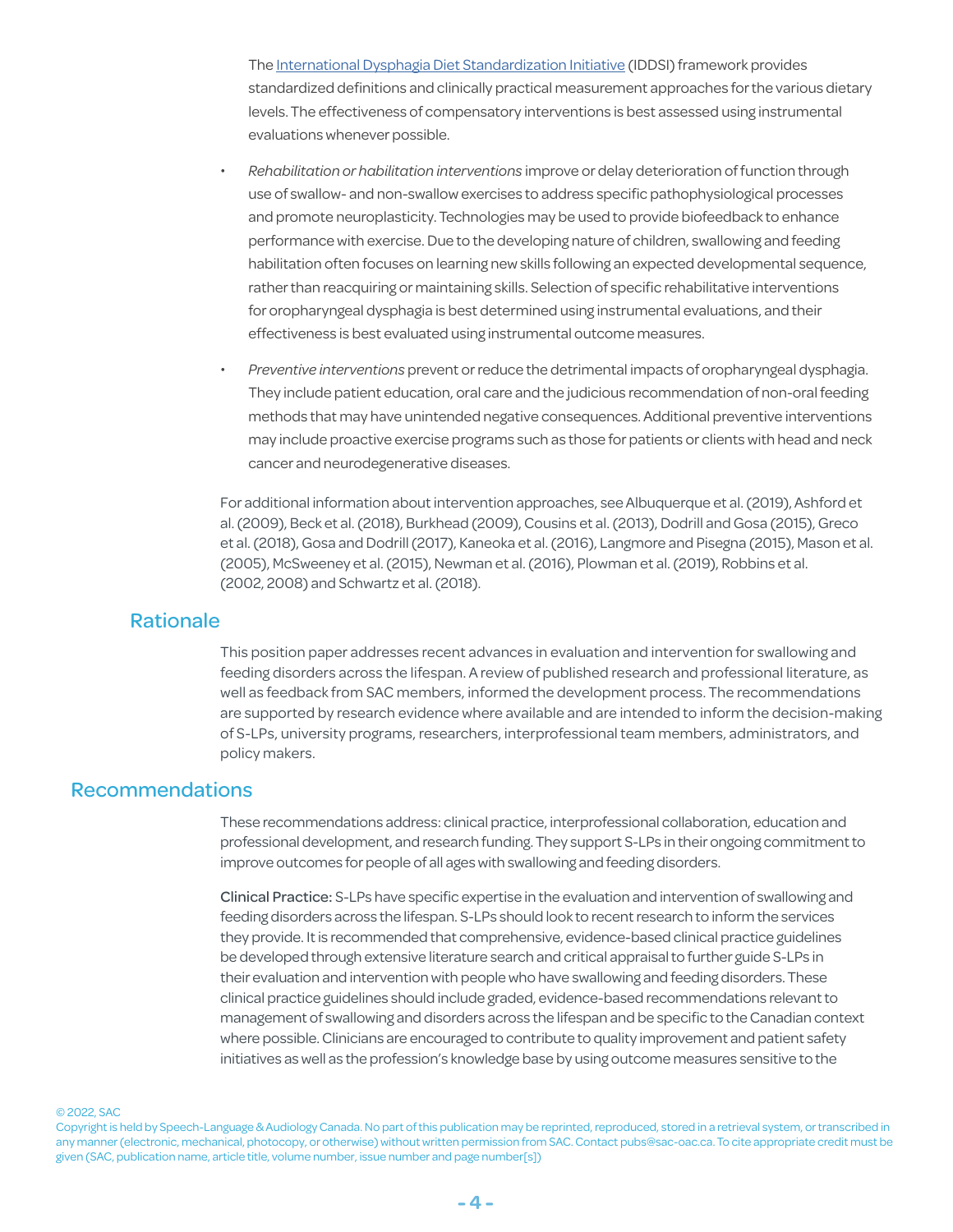impact of their interventions, which include, but are not limited to: Analysis of Swallowing Physiology: Events, Kinematics and Timing for Use in Clinical Practice (ASPEKT) method (Steele et al., 2019), Dynamic Imaging Grade of Swallowing Toxicity (DIGEST)(Hutcheson et al., 2022), Functional Oral Intake Scale (Crary et al., 2005), IDDSI Functional Diet Scale (Steele et al., 2018), Modified Barium Swallow Impairment Profile (MBSImPTM)(Martin-Harris et al., 2017; MBSImPTM, 2020), New Zealand Secretion Scale (Miles et al., 2018), Penetration-Aspiration Scale (Butler et al., 2015; Colodny, 2002; Rosenbek et al., 1996), Swal-QOL and Swal-CARE (McHorney et al., 2002), and the Yale Pharyngeal Residue Severity Rating Scale (Neubauer et al., 2015, 2016).

Research about swallowing and feeding disorders indicates:

- S-LPs should have a strong understanding of swallowing development and healthy physiology to support clinical decision making in the evaluation and intervention of oropharyngeal swallowing disorders across the lifespan (Namasivayam-MacDonald et al., 2018; Plowman & Humbert, 2018; Steele et al., 2019; Vose et al., 2018).
- Screening is an important component of care because swallowing disorders are associated with significant morbidity and mortality, and should be identified and managed early within disease progression (Boulanger et al., 2018; Brodsky et al., 2019; Donovan et al., 2013; Martin-Harris et al., 2021; Namasivayam-MacDonald & Riquelme, 2019; Suiter et al., 2020; Teasell et al., 2020). Several screening tools are available for paediatric (Suiter et al., 2020) and adult populations (Donovan et al., 2013). S-LPs should be aware of the sensitivity, specificity, reliability, and validity of any screening tool used.
- Although the CSE is an integral part of the assessment process (Barkmeier-Kraemer & Clark, 2017; Beecher & Alexander, 2004; Coyle, 2015; Delaney, 2015), the CSE should not be used as a substitute for an instrumental evaluation because it has several limitations including, but not limited to, poor sensitivity to silent aspiration and lack of direct visualization of pharyngeal and upper esophageal physiology. Therefore, the CSE is best used to evaluate current functioning and concerns, determine if instrumental evaluation is required, and develop hypotheses about the underlying swallowing pathophysiology (Riquelme, 2015).
- S-LPs should have access to instrumental evaluations to ensure patients or clients with swallowing and feeding disorders receive optimal interventions and achieve the best possible outcomes. Instrumental evaluation is necessary to evaluate oropharyngeal pathophysiology, make accurate judgements about airway invasion and swallow efficiency, and inform physiologybased intervention decisions as well as the most appropriate diet texture and consistency recommendations (Vose et al., 2018). Although VFSS is more commonly used in Canada than FEES (SAC, 2017b), S-LPs should understand the indications and contraindications of both instrumental evaluations, in addition to the risks and benefits of performing the procedures (Armstrong et al., 2020; Jaffer et al., 2015; Langmore, 2017; Martin-Harris et al., 2021). S-LPs must adhere to provincial professional regulatory body requirements for performing VFSS and FEES.
- VFSS and/or FEES equipment should meet minimum technical requirements for optimal evaluation of swallowing. S-LPs, radiologists and medical radiation technologists contribute unique knowledge and skills to VFSS (Martin-Harris et al., 2021). A quality VFSS includes: image acquisition in real time (30 frames per second/30 pulses per second) with an accompanying audio-recording; a standardized testing protocol consisting of core elements that can be individualized to the

Copyright is held by Speech-Language & Audiology Canada. No part of this publication may be reprinted, reproduced, stored in a retrieval system, or transcribed in any manner (electronic, mechanical, photocopy, or otherwise) without written permission from SAC. Contact pubs@sac-oac.ca. To cite appropriate credit must be given (SAC, publication name, article title, volume number, issue number and page number[s])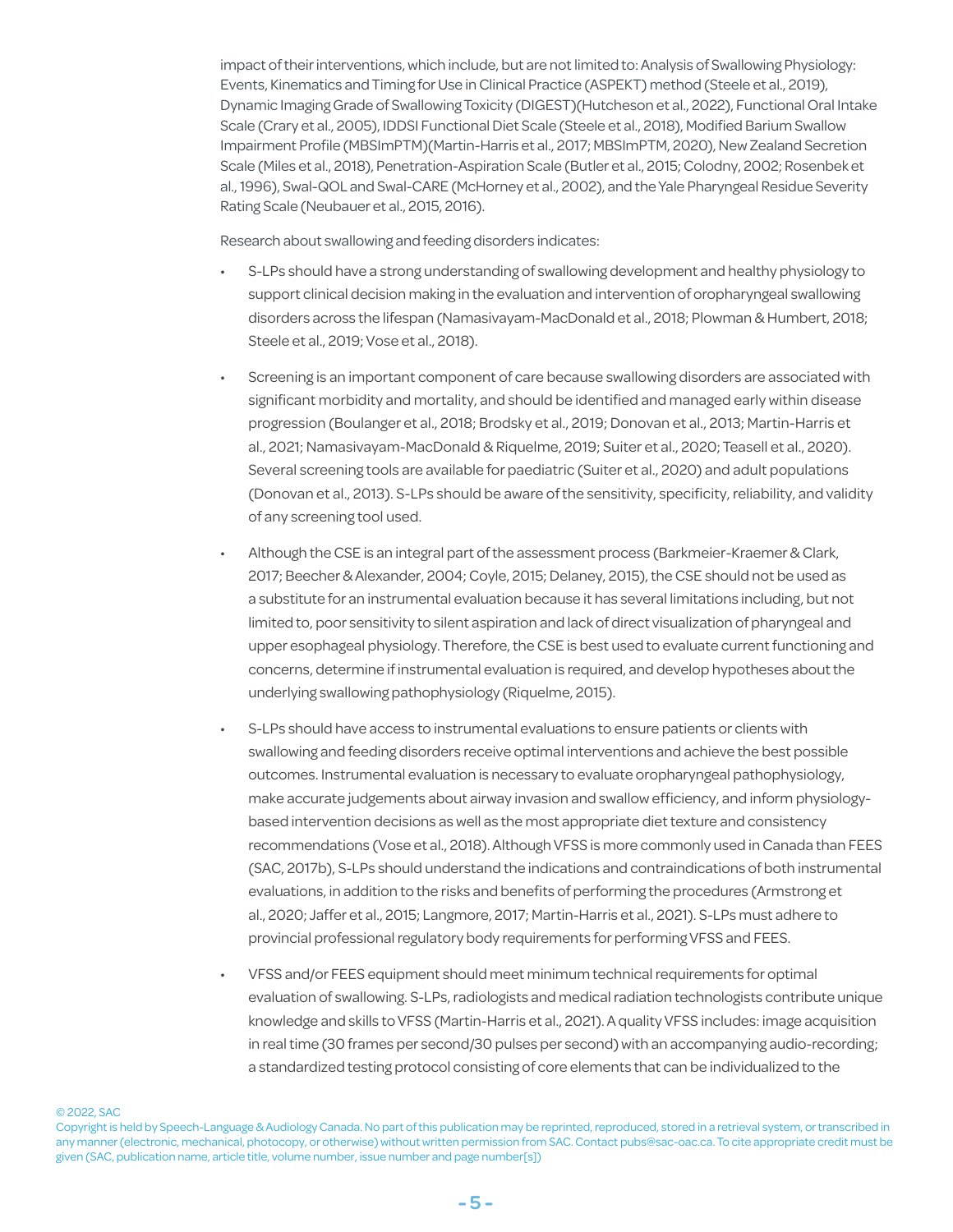patient or client; testing using radio-opaque barium stimuli that are prepared in accordance with manufacturer instructions and standardized recipes; and, a standardized method of VFSS interpretation including slow motion and frame-by-frame review to enhance inter- and intra-rater reliability, communication of results and monitoring of change. In addition, a VFSS conducted with frame rates below 15 frames per second cannot identify penetration-aspiration accurately and therefore violates the As Low As Reasonably Achievable (ALARA) principle by exposing patients or clients to medically unwarranted radiation (Ingleby et al., 2021; Jaffer et al., 2015; Martin-Harris et al., 2021; Peladeau-Pigeon & Steele, 2013).

Similarly, a quality FEES includes: a testing protocol consisting of core elements that can be individualized to the patient or client (Langmore, 2017; Langmore et al., 2022); testing stimuli coloured white (Curtis et al., 2021); and, an interpretation method that includes slow motion and frame-by-frame review (Miller et al., 2020) and allows for review with patients or clients as well as caregivers.

• Although S-LPs may recommend compensatory interventions (including diet texture and consistency modifications) to improve swallow safety and efficiency in the short-term, individualized physiology-based behavioural interventions are increasingly considered to result in long-term improvements in swallowing function (Carnaby & Harenberg, 2013; Vose et al., 2018). As research evidence about specific rehabilitation or habilitation techniques continues to evolve, S-LPs should use a combination of current evidence, their own knowledge and expertise, as well as critical thinking skills to design and implement appropriate intervention plans for oropharyngeal dysphagia. When selecting rehabilitation or habilitation exercises, S-LPs should consider the underlying pathophysiology of the swallow, principles of neuroplasticity, and when appropriate, neurodevelopment (Arvedson et al., 2010). S-LPs should determine if endurance, strength, and/ or coordination are to be targeted, and take these factors into consideration, along with patient or client specific factors and the available evidence, to select dose and program length. Importantly, no single exercise program addresses all types of oropharyngeal dysphagia and is suitable for all ages and etiologies (Gosa & Dodrill, 2017). Furthermore, some interventions may be maladaptive if used inappropriately (Fraser & Steele, 2012; Vose et al., 2018).

Interprofessional Collaboration: Swallowing and feeding disorders are complex conditions with a broad range of health, functional, and psychosocial impacts (Nund et al., 2015). For this reason, people with swallowing and feeding disorders are best served when S-LPs contribute their specific expertise in the context of an interprofessional healthcare team (Brodsky et al., 2019; Goday et al., 2019; Martin-Harris et al., 2021; Namasivayam-MacDonald & Riquelme, 2019; Sura et al., 2012). To support greater understanding of the complementary, yet distinct, roles of dysphagia team members, SAC should engage with other national professional associations to develop a statement about the importance of interprofessional collaboration to address the complex needs of people with swallowing and feeding disorders across the lifespan.

Education and Professional Development: Canadian speech-language pathology graduate programs include coursework and clinical education about swallowing and feeding disorders (Council for Accreditation of Canadian University Programs in Audiology and Speech-Language Pathology, 2017). University professional programs should ensure that students develop a strong understanding of swallowing and feeding development as well as healthy/typical and disordered swallowing across the lifespan (Namasivayam-MacDonald & Riquelme, 2019; Plowman & Humbert, 2018; Vose et al., 2018;

Copyright is held by Speech-Language & Audiology Canada. No part of this publication may be reprinted, reproduced, stored in a retrieval system, or transcribed in any manner (electronic, mechanical, photocopy, or otherwise) without written permission from SAC. Contact pubs@sac-oac.ca. To cite appropriate credit must be given (SAC, publication name, article title, volume number, issue number and page number[s])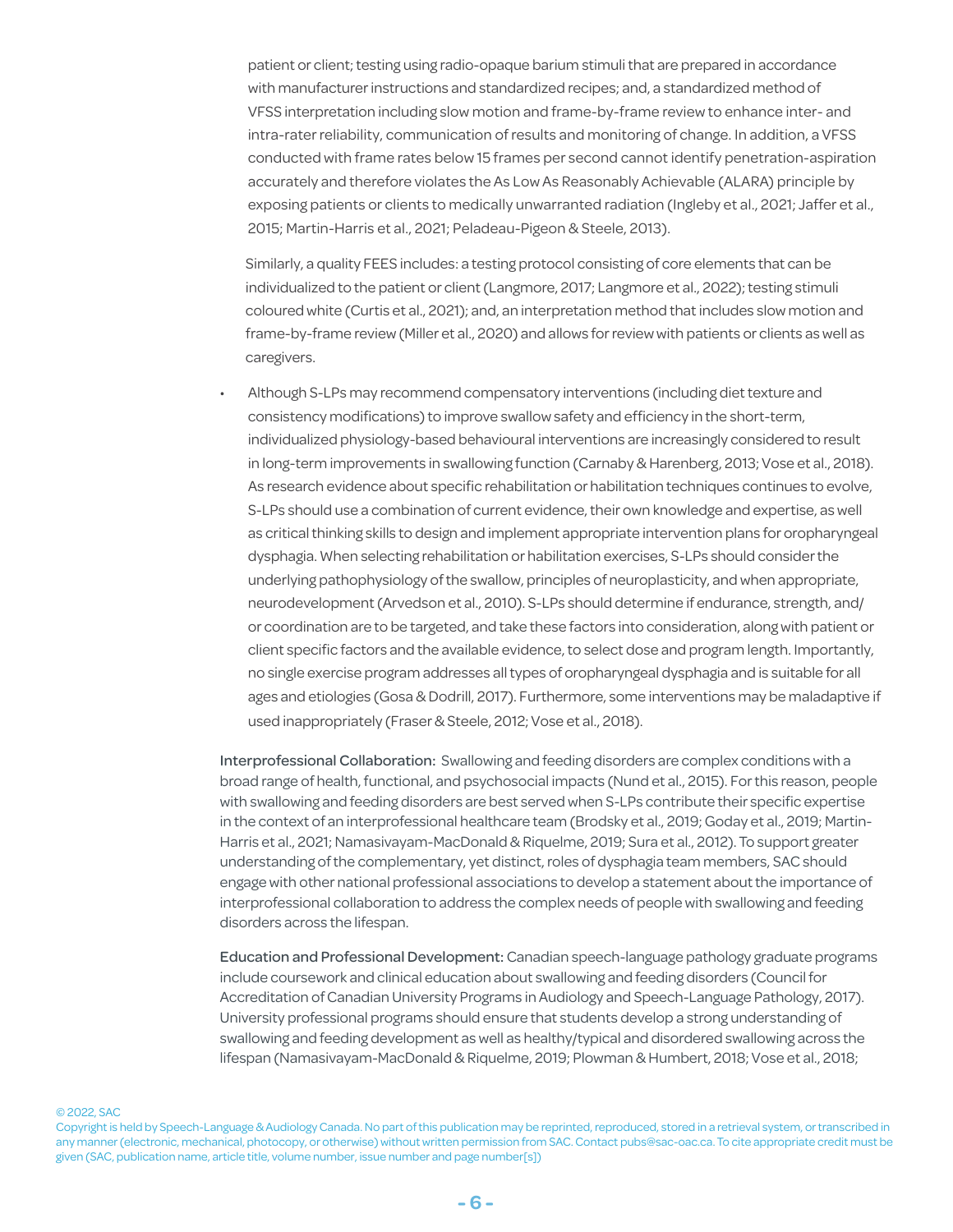Wilson et al., 2020). Students should also develop skills in the analysis of instrumental evaluation results, including determining oropharyngeal swallowing pathology from VFSS and FEES recordings, and selection of appropriate interventions (Vose et al., 2018). Course content should nurture an appreciation of and respect for the roles of different professions on the interprofessional dysphagia team, in addition to the values and perspective of the patient or client with the swallowing or feeding disorder and their caregivers.

When providing services to address swallowing and feeding disorders, the SAC Code of Ethics requires that S-LPs engage only in the provision of services that fall within their professional competence. S-LPs should have access to professional supervision and assistance from qualified colleagues when required. Novice clinicians, in particular, benefit from direct supervision and mentorship from experienced S-LPs when performing CSEs, instrumental evaluations, evaluation analysis and interpretation, goal development, and intervention sessions. Mentorship should continue until the mentee is competent to proceed independently. Beyond this mentorship, S-LPs should ensure their knowledge and skills are current and consistent with recent scholarship.

Practicing S-LPs need access to ongoing professional development focused on healthy swallowing physiology and analytics as well as topics about disordered feeding and swallowing (Plowman & Humbert, 2018). Professional development about paediatric feeding disorders is needed to support S-LPs providing services to infants and children (Wilson et al., 2020). In addition, S-LPs should be prepared to provide services to individuals with swallowing and feeding disorders that are developmental in nature or acquired in childhood and who are transitioning to adult care systems (Green Corkins et al., 2018). S-LPs also contribute to interprofessional collaboration by educating other team members and students about swallowing and feeding disorders and the role of S-LPs in evaluation and intervention.

Research Funding: SAC calls on the Canadian Institutes for Health Research to prioritize funding for research about swallowing and feeding function. Grants are needed to support the development of best practice guidelines, a consensus definition of dysphagia and exploration of the impact of social determinants of health (such as age, income and gender) on the risks of developing swallowing and feeding disorders are needed. In addition, further research about effective evaluation and intervention approaches is urgently required for all clinical populations, but particularly about neonatal and childhood swallowing and feeding disorders.

Conclusion: S-LPs have unique expertise in the evaluation and intervention of swallowing and feeding disorders across the lifespan. S-LPs must be recognized as essential members of interprofessional dysphagia care teams across the continuum of care, including settings where the profession is currently underrepresented in Canada such as neonatal intensive care, long-term care, end-of-life care, and in rural and remote communities.

Copyright is held by Speech-Language & Audiology Canada. No part of this publication may be reprinted, reproduced, stored in a retrieval system, or transcribed in any manner (electronic, mechanical, photocopy, or otherwise) without written permission from SAC. Contact pubs@sac-oac.ca. To cite appropriate credit must be given (SAC, publication name, article title, volume number, issue number and page number[s])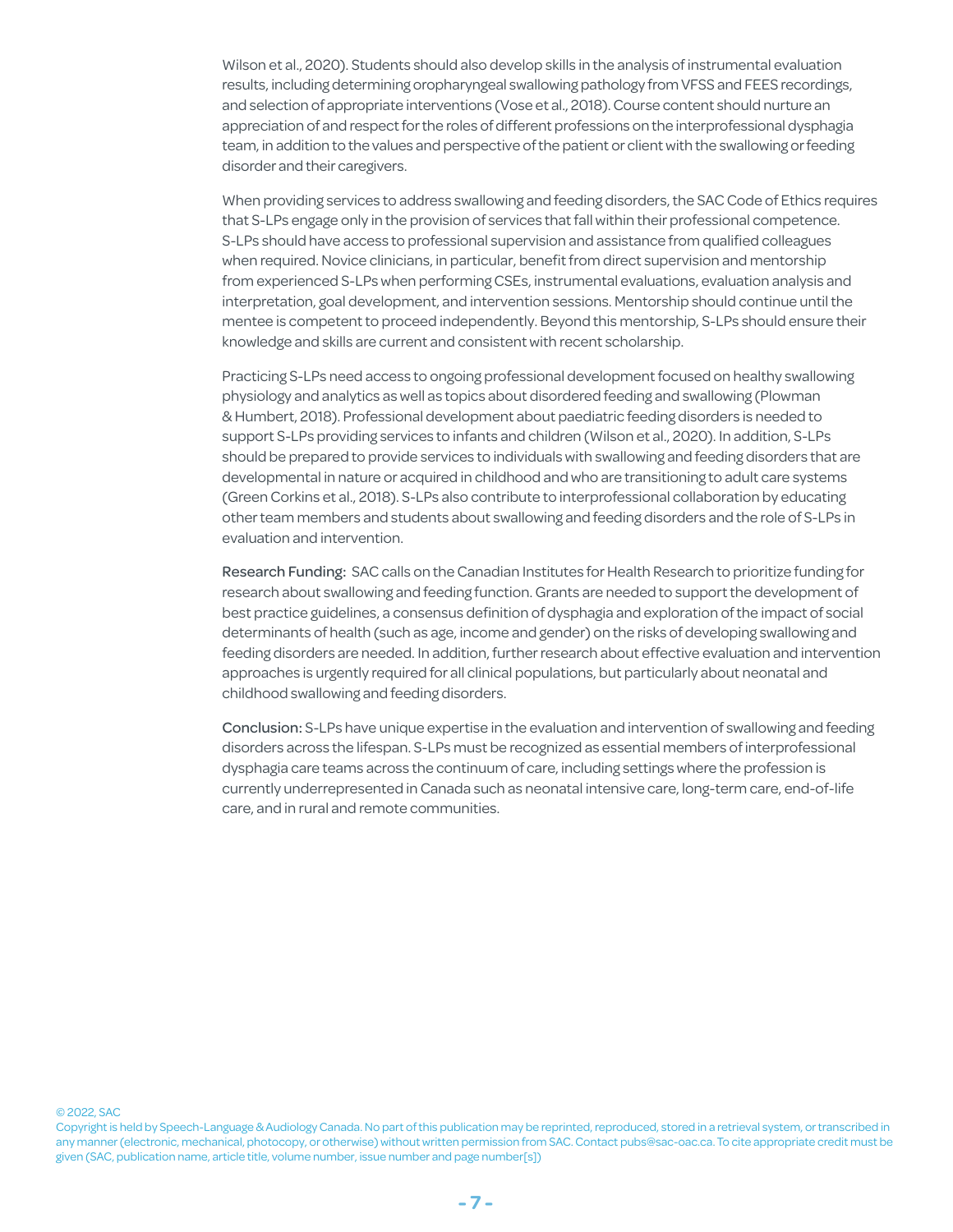## References

- Altman, K. W., Yu, G. P., & Schaefer, S. D. (2010). Consequence of dysphagia in the hospitalized patient: impact on prognosis and hospital resources. *Archives of Otolaryngology–Head & Neck Surgery, 136*(8), 784-789. <https://doi:10.1001/archoto.2010.129>
- Albuquerque, L. C. A., Pernambuco, L., da Silva, C. M., Chateaubriand, M. M., & da Silva, H. J. (2019). Effects of electromyographic biofeedback as an adjunctive therapy in the treatment of swallowing disorders: A systematic review of the literature. *European Archives of Oto-rhino-Laryngology, 276*(4), 927-938.<https://doi.org/10.1007/s00405-019-05336-5>

American Speech-Language-Hearing Association (n.d.). *Swallowing and Feeding*. <https://www.asha.org/public/speech/swallowing/>

- Armstrong, E. S., Reynolds, J., Sturdivant, C., Carroll, S., & Suterwala, M. S. (2020). Assessing swallowing of the breastfeeding NICU infant using fiberoptic endoscopic evaluation of swallowing: A feasibility study. *Advances in Neonatal Care, 20*(3), 244–250. <https://doi.org/10.1097/ANC.0000000000000696>
- Arvedson, J. C. (2008). Assessment of pediatric dysphagia and feeding disorders: Clinical and instrumental approaches. *Developmental Disabilities Research Reviews, 14*(2), 118-127.
- Arvedson, J. C., & Brodsky, L. (2002). *Pediatric Swallowing and Feeding: Assessment and Management. Singular.*
- Arvedson, J., Clark, H., Lazarus, C., Schooling, T., & Frymark, T. (2010). The effects of oral-motor exercises on swallowing in children: An evidence-based systematic review. *Developmental Medicine & Child Neurology, 52*(11), 1000–1013. <https://doi.org/10.1111/j.1469-8749.2010.03707.x>
- Ashford, J., McCabe, D., Wheeler-Hegland, K., Frymark, T., Mullen, R., Musson, N., Schooling, T., & Hammond, C. S. (2009). Evidence-based systematic review: Oropharyngeal dysphagia behavioral treatments. Part III—impact of dysphagia treatments on populations with neurological disorders. *Journal of Rehabilitation Research & Development, 46*(2), 195-204. <https://doi.org/10.1682/JRRD.2008.08.0091>
- Baker, J., Barnett, C., Cavalli, L., Dietrich, M., Dixon, L., Duffy, J. R., ... & McWhirter, L. (2021). Management of functional communication, swallowing, cough and related disorders: Consensus recommendations for speech and language therapy. *Journal of Neurology, Neurosurgery & Psychiatry, 92*(10), 1112-1125. [http://dx.doi.org/10.1136/jnnp-2021-326767](http://dx.doi.org/10.1136/jnnp-2021-326767
)
- Barkmeier-Kraemer, J. M., & Clark, H. M. (2017). Speech–language pathology evaluation and management of hyperkinetic disorders affecting speech and swallowing function. *Tremor and Other Hyperkinetic Movements, 7*. [https://doi.org/10.5334/tohm.381](https://doi.org/10.5334/tohm.381
)
- Beck, A. M., Kjaersgaard, A., Hansen, T., & Poulsen, I. (2018). Systematic review and evidence-based recommendations on texture modified foods and thickened liquids for adults (above 17 years) with oropharyngeal dysphagia–An updated clinical guideline. *Clinical Nutrition, 37*(6), 1980-1991.<https://doi.org/10.1016/j.clnu.2017.09.002>
- Beecher, R., & Alexander, R. (2004). Pediatric feeding and swallowing: Clinical examination and evaluation. *Perspectives on Swallowing and Swallowing Disorders (Dysphagia), 13*(4), 21-27. [https://doi.org/10.1044/sasd13.4.21](https://doi.org/10.1044/sasd13.4.21
)

Copyright is held by Speech-Language & Audiology Canada. No part of this publication may be reprinted, reproduced, stored in a retrieval system, or transcribed in any manner (electronic, mechanical, photocopy, or otherwise) without written permission from SAC. Contact pubs@sac-oac.ca. To cite appropriate credit must be given (SAC, publication name, article title, volume number, issue number and page number[s])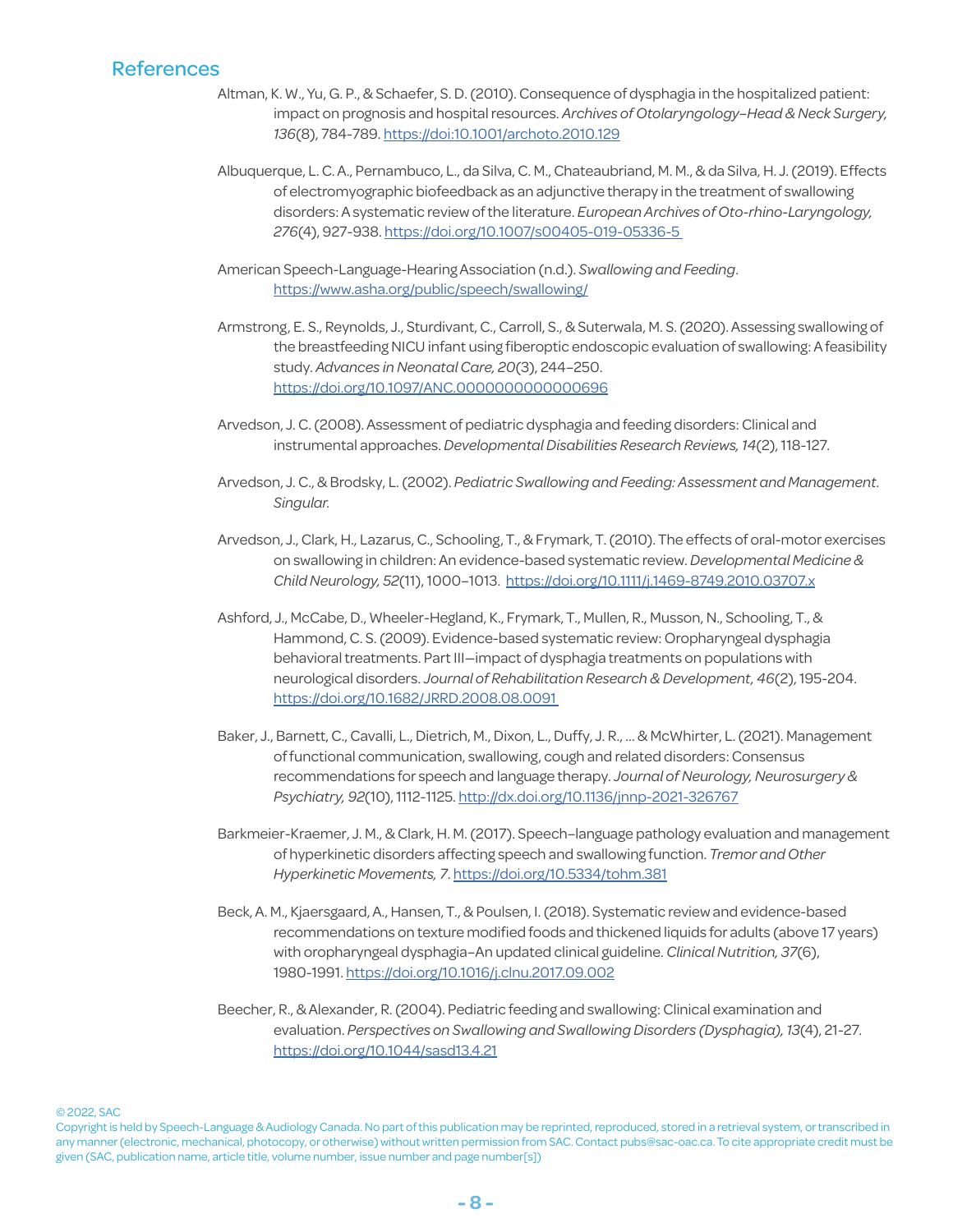- Benfer, K. A., Weir, K. A., Bell, K. L., Ware, R. S., Davies, P. S., & Boyd, R. N. (2017). Oropharyngeal dysphagia and cerebral palsy. *Pediatrics, 140*(6), Article e20170731. [https://doi.org/10.1542/peds.2017-0731](https://doi.org/10.1542/peds.2017-0731 
)
- Boulanger, J., Lindsay, M., Gubitz, G., Smith, E., Stotts, G., Foley, N., Bhogal, S., Boyle, K., Braun, L., Goddard, T., Heran, M., Kanya-Forster, N., Lang, E., Lavoie, P., McClelland, M., O'Kelly, C., Pageau, P., Pettersen, J., Purvis, H.,… Butcher, K. (2018). Canadian stroke best practice recommendations for acute stroke management: Prehospital, emergency department, and acute inpatient stroke care, update 2018. *International Journal of Stroke, 13*(9), 949-984. <https://doi.org/10.1177/1747493018786616>
- Brodsky, M. B., Mayfield, E. B., & Gross, R. D. (2019). Clinical decision making in the ICU: Dysphagia screening, assessment, and treatment. *Seminars in Speech and Language, 40*(3), 170-187. <https://doi.org/10.1055/s-0039-1688980>
- Burkhead, L. M. (2009). Applications of exercise science in dysphagia rehabilitation. *Perspectives on Swallowing and Swallowing Disorders (Dysphagia), 18*(2), 43-48. <https://doi.org/10.1044/sasd18.2.43>
- Butler, S. G., Markley, L., Sanders, B. & Stuart, A. (2015). Reliability of the penetration aspiration scale with flexible endoscopic evaluation of swallowing. *Annals of Otology, Rhinology & Laryngology, 124*(6), 480-483. [https://doi.org/10.1177/0003489414566267](https://doi.org/10.1177/0003489414566267
)
- Carnaby, G. D., & Harenberg, L. (2013). What is "usual care" in dysphagia rehabilitation: A survey of USA dysphagia practice patterns. *Dysphagia, 28*(4), 567-574. <https://doi.org/10.1007/s00455-013-9467-8>
- Carrier, G., Rodriguez, V., & Martino, R. (2020, May 15). Dysphagia assessment and treatment during the COVID-19 pandemic: Lessons learned from the transition to telepractice. *Communiqué*. [https://blog.sac-oac.ca/dysphagia-assessment-and-treatment-during-the-covid-19](https://blog.sac-oac.ca/dysphagia-assessment-and-treatment-during-the-covid-19-pandemic-lessons-learned-from-the-transition-to-telepractice/) [pandemic-lessons-learned-from-the-transition-to-telepractice/](https://blog.sac-oac.ca/dysphagia-assessment-and-treatment-during-the-covid-19-pandemic-lessons-learned-from-the-transition-to-telepractice/)
- Chen, P.-H., Golub, J. S., Hapner, E. R., & Johns, M. M. (2009). Prevalence of perceived dysphagia and quality-of-life impairment in a geriatric population. *Dysphagia, 24*(1), 1–6. <https://doi.org/10.1007/s00455-008-9156-1>
- Clavé, P., & Shaker, R. (2015). Dysphagia: Current reality and scope of the problem. *Nature Reviews Gastroenterology & Hepatology, 12*(5), 259-270. <https://doi.org/10.1038/nrgastro.2015.49>
- Colodny, N. (2002). Interjudge and intrajudge reliabilities in fiberoptic endoscopic evaluation of swallowing (FEES®) using the Penetration–Aspiration Scale: A replication study. *Dysphagia, 17*(4), 308-315. <https://doi.org/10.1007/s00455-002-0073-4>
- Council for Accreditation of Canadian University Programs in Audiology and Speech-Language Pathology. (2017). *Policies and Procedures Manual*[. https://www.cacup-aslp.ca/files/](https://www.cacup-aslp.ca/files/documents/Policies%20and%20Procedures%20Manual%20-%202017.pdf) [documents/Policies%20and%20Procedures%20Manual%20-%202017.pdf](https://www.cacup-aslp.ca/files/documents/Policies%20and%20Procedures%20Manual%20-%202017.pdf)
- Cousins, N., MacAulay, F., Lang, H., MacGillivray, S., & Wells, M. (2013). A systematic review of interventions for eating and drinking problems following treatment for head and neck cancer suggests a need to look beyond swallowing and trismus. *Oral Oncology, 49*(5), 387-400. <https://doi.org/10.1016/j.oraloncology.2012.12.002>

Copyright is held by Speech-Language & Audiology Canada. No part of this publication may be reprinted, reproduced, stored in a retrieval system, or transcribed in any manner (electronic, mechanical, photocopy, or otherwise) without written permission from SAC. Contact pubs@sac-oac.ca. To cite appropriate credit must be given (SAC, publication name, article title, volume number, issue number and page number[s])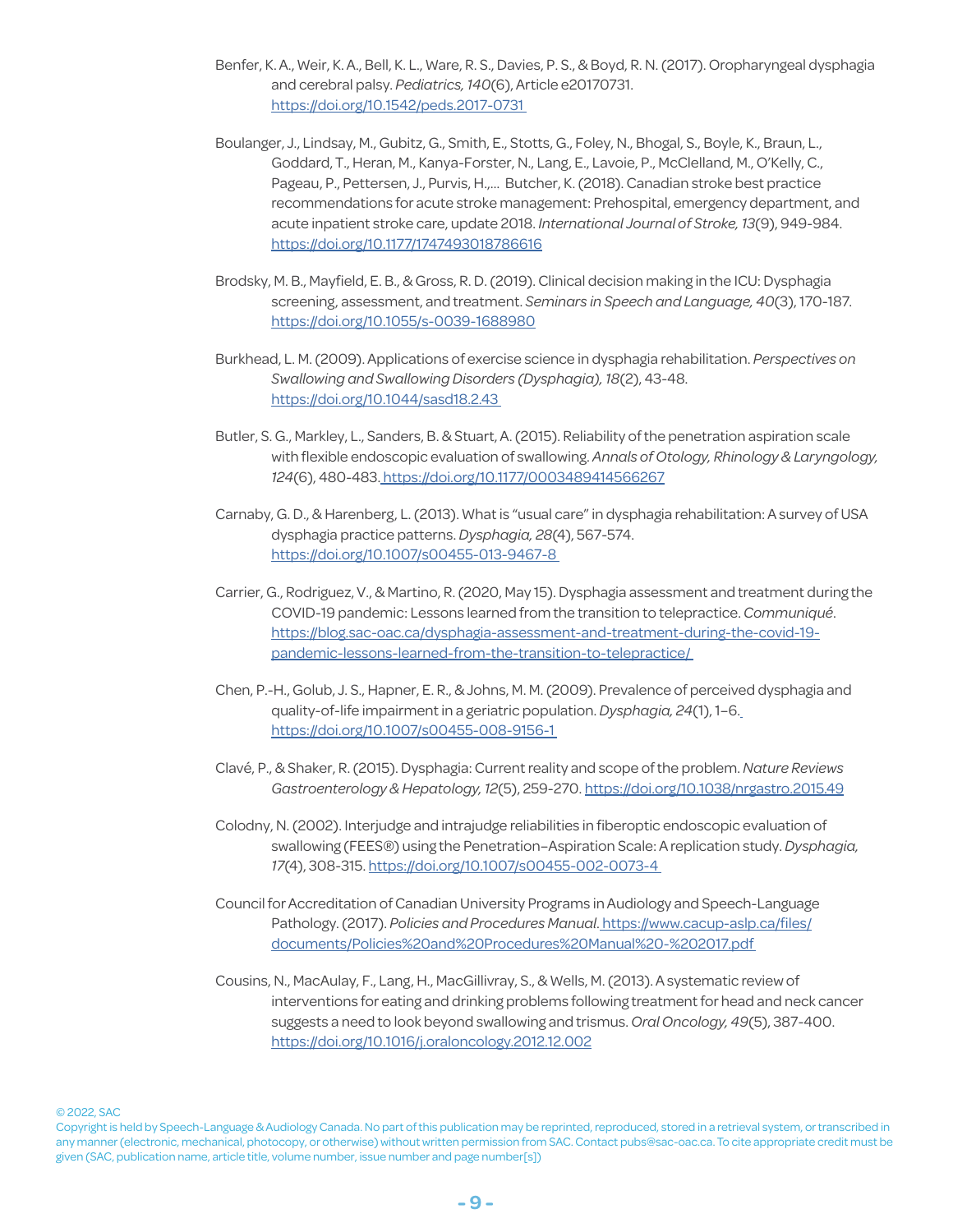- Coyle, J. L. (2015). The clinical evaluation: A necessary tool for the dysphagia sleuth. *Perspectives on Swallowing and Swallowing Disorders (Dysphagia), 24*(1), 18-25. <https://doi.org/10.1044/sasd24.1.18>
- Curtis, J. A., Seikaly, Z. N., Dakin, A. E., & Troche, M. S. (2021). Detection of aspiration, penetration, and pharyngeal residue during flexible endoscopic evaluation of swallowing (FEES): Comparing the effects of color, coating, and opacity. *Dysphagia, 36*(2), 207-215. <https://doi.org/10.1007/s00455-020-10131-0>
- Crary, M. A., Mann, G. D. C., & Groher, M. E. (2005). Initial psychometric assessment of a functional oral intake scale for dysphagia in stroke patients. *Archives of Physical Medicine and Rehabilitation, 86*(8), 1516-1520. <https://doi.org/10.1016/j.apmr.2004.11.049>
- Delaney, A. L. (2015). Special considerations for the pediatric population relating to a swallow screen versus clinical swallow or instrumental evaluation. *Perspectives on Swallowing and Swallowing Disorders (Dysphagia), 24*(1), 26-33. <https://doi.org/10.1044/sasd24.1.26>
- Dodrill, P., & Gosa, M. M. (2015). Pediatric dysphagia: Physiology, assessment, and management. *Annals of Nutrition and Metabolism, 66*(Suppl. 5), 24-31. [https://doi.org/10.1159/000381372](https://doi.org/10.1159/000381372
)
- Dollaghan, C. A. (2007). *The Handbook for Evidence-Based Practice in Communication Disorders*. Paul H Brookes Publishing.
- Donovan, N. J., Daniels, S. K., Edmiaston, J., Weinhardt, J., Summers, D., & Mitchell, P. H. (2013). Dysphagia screening: State of the art. Invitational Conference Proceeding from the State-ofthe-Art Nursing Symposium, International Stroke Conference 2012. *Stroke, 44*(4), e24–e31. <https://doi.org/10.1161/STR.0b013e3182877f57>
- Ekberg, O., Hamdy, S., Woisard, V., Wuttge-Hannig, A., & Ortega, P. (2002). Social and psychological burden of dysphagia: Its impact on diagnosis and treatment. *Dysphagia, 17*(2), 139–146. <https://doi.org/10.1007/s00455-001-0113-5>
- Fraser, S., & Steele, C. M. (2012). The effect of chin down position on penetration-aspiration in adults with dysphagia. *Canadian Journal of Speech-Language Pathology and Audiology, 36*(2), 142-148.<https://www.cjslpa.ca/detail.php?lang=en&ID=1099>
- Garand, K. L., McCullough, G., Crary, M., Arvedson, J. C., & Dodrill, P. (2020). Assessment across the life span: The clinical swallow evaluation. *American Journal of Speech-Language Pathology, 29*(2S), 919-933. [https://pubs.asha.org/doi/abs/10.1044/2020\\_AJSLP-19-00063](https://pubs.asha.org/doi/abs/10.1044/2020_AJSLP-19-00063)
- Goday, P. S., Huh, S. Y., Silverman, A., Lukens, C. T., Dodrill, P., Cohen, S. S., Delaney, A. L., Feuling, M. B., Noel, R.J., Gisel, E., Kenzer, A., Kessler, D.B., Kraus de Camargo, O., Browne, J., & Phalen, J. A. (2019). Pediatric feeding disorder: Consensus definition and conceptual framework. J*ournal of Pediatric Gastroenterology and Nutrition, 68*(1), 124-129. <https://doi.org/10.1097/MPG.0000000000002188>
- Gosa, M., & Dodrill, P. (2017). Pediatric dysphagia rehabilitation: Considering the evidence to support common strategies. *Perspectives of the ASHA Special Interest Groups, 2*(13), 27–35. <https://doi.org/10.1044/persp2.SIG13.27>

Copyright is held by Speech-Language & Audiology Canada. No part of this publication may be reprinted, reproduced, stored in a retrieval system, or transcribed in any manner (electronic, mechanical, photocopy, or otherwise) without written permission from SAC. Contact pubs@sac-oac.ca. To cite appropriate credit must be given (SAC, publication name, article title, volume number, issue number and page number[s])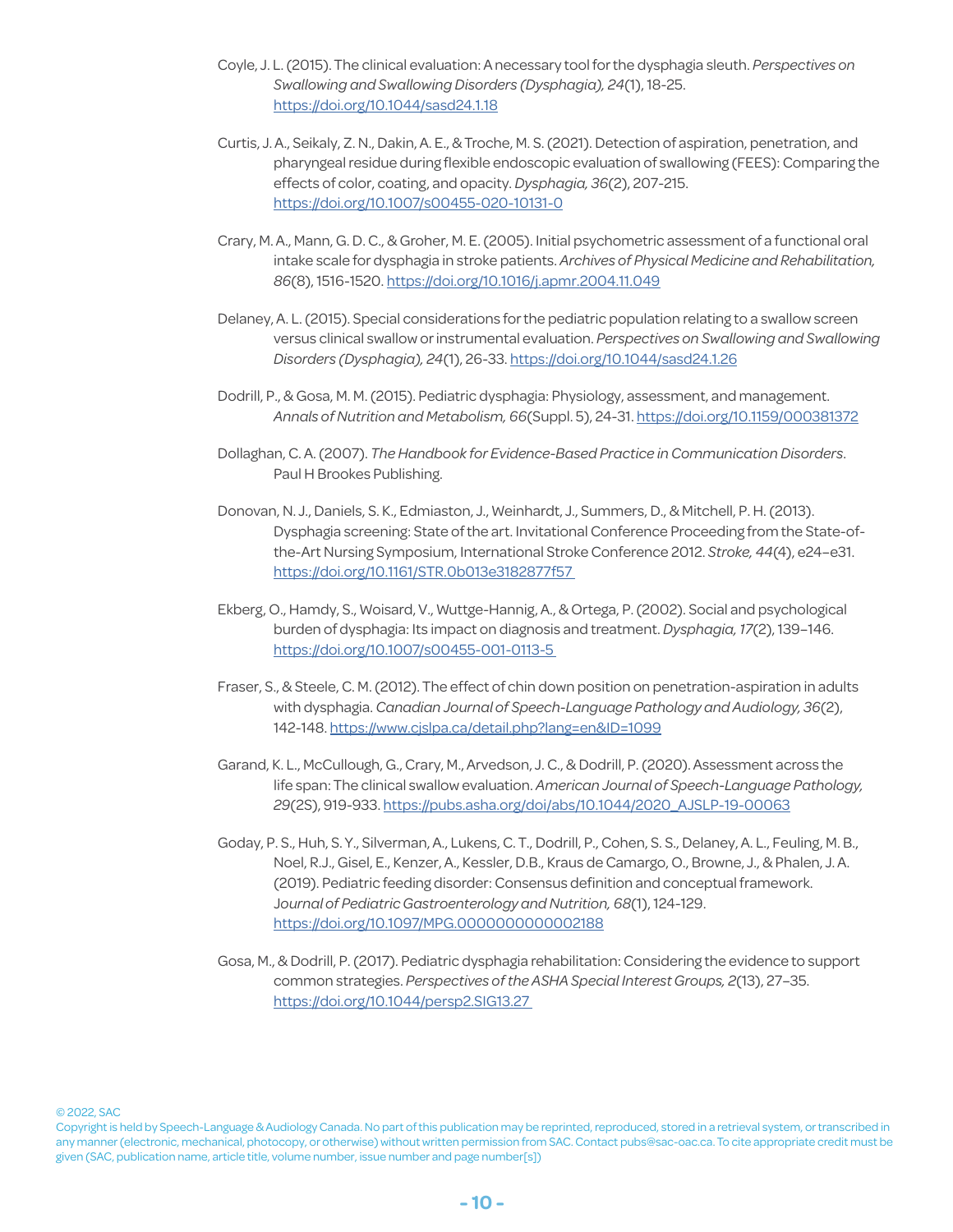- Greco, E., Simic, T., Ringash, J., Tomlinson, G., Inamoto, Y., & Martino, R. (2018). Dysphagia treatment for patients with head and neck cancer undergoing radiation therapy: A meta-analysis review. *International Journal of Radiation Oncology\* Biology\* Physics, 101*(2), 421-444. <https://doi.org/10.1016/j.ijrobp.2018.01.097>
- Green Corkins, K., Miller, M. A., Whitworth, J. R., & McGinnis, C. (2018). Graduation day: Healthcare transition from pediatric to adult. *Nutrition in Clinical Practice, 33*(1), 81-89. <https://doi.org/10.1002/ncp.10050>
- Greer, A. J., Gulotta, C. S., Masler, E. A., & Laud, R. B. (2008). Caregiver stress and outcomes of children with pediatric feeding disorders treated in an intensive interdisciplinary program. *Journal of Pediatric Psychology, 33*(6), 612-620.<https://doi.org/10.1093/jpepsy/jsm116>
- Hutcheson, K. A., Barbon, C. E., Alvarez, C. P., & Warneke, C. L. (2022). Refining measurement of swallowing safety in the Dynamic Imaging Grade of Swallowing Toxicity (DIGEST) criteria: Validation of DIGEST version 2. *Cancer*.<https://doi.org/10.1002/cncr.34079>
- Hutcheson, K. A., Nurgalieva, Z., Zhao, H., Gunn, G. B., Giordano, S. H., Bhayani, M. K., Lewin, J. S., & Lewis, C. M. (2019). Two-year prevalence of dysphagia and related outcomes in head and neck cancer survivors: An updated SEER-Medicare analysis. *Head & Neck, 41*(2), 479–487. [https://doi.org/10.1002/hed.25412](https://doi.org/10.1002/hed.25412
)
- Ingleby, H. R., Bonilha, H. S., & Steele, C. M. (2021). A tutorial on diagnostic benefit and radiation risk in videofluoroscopic swallowing studies. *Dysphagia*, 1-26. <https://doi.org/10.1007/s00455-021-10335-y>
- Jaffer, N. M., Ng, E., Au, F. W. F., & Steele, C. M. (2015). Fluoroscopic evaluation of oropharyngeal dysphagia: anatomic, technical, and common etiologic factors. *American Journal of Roentgenology, 204*(1), 49-58.<https://doi.org/10.2214/AJR.13.12374>
- Kaneoka, A., Pisegna, J. M., Saito, H., Lo, M., Felling, K., Haga, N., LaValley, M. P., & Langmore, S. E. (2017). A systematic review and meta-analysis of pneumonia associated with thin liquid vs. thickened liquid intake in patients who aspirate. *Clinical Rehabilitation, 3*1(8), 1116-1125. [https://doi.org/10.1177/0269215516677739](https://doi.org/10.1177/0269215516677739
)
- Langmore, S. E. (2017). History of fiberoptic endoscopic evaluation of swallowing for evaluation and management of pharyngeal dysphagia: Changes over the years. *Dysphagia, 32*(1), 27-38. [https://doi.org/10.1007/s00455-016-9775-x](https://doi.org/10.1007/s00455-016-9775-x 
)
- Langmore, S. E., & Pisegna, J. M. (2015). Efficacy of exercises to rehabilitate dysphagia: A critique of the literature. *International Journal of Speech-Language Pathology, 17*(3), 222-229. <https://doi.org/10.3109/17549507.2015.1024171>
- Langmore, S. E., Scarborough, D. R., Kelchner, L. N., Swigert, N. B., Murray, J., Reece, S., ... & Rule, D. K. (2022). Tutorial on clinical practice for use of the fiberoptic endoscopic evaluation of swallowing procedure with adult populations: Part 1. *American Journal of Speech-Language Pathology, 31*(1), 163-187[. https://doi.org/10.1044/2021\\_AJSLP-20-00348](https://doi.org/10.1044/2021_AJSLP-20-00348)
- Lof, G. L. (2011). Science-based practice and the speech-language pathologist. International J*ournal of Speech-Language Pathology, 13*(3), 189-196. [https://doi.org/10.3109/17549507.2011.528801](https://doi.org/10.3109/17549507.2011.528801
)

Copyright is held by Speech-Language & Audiology Canada. No part of this publication may be reprinted, reproduced, stored in a retrieval system, or transcribed in any manner (electronic, mechanical, photocopy, or otherwise) without written permission from SAC. Contact pubs@sac-oac.ca. To cite appropriate credit must be given (SAC, publication name, article title, volume number, issue number and page number[s])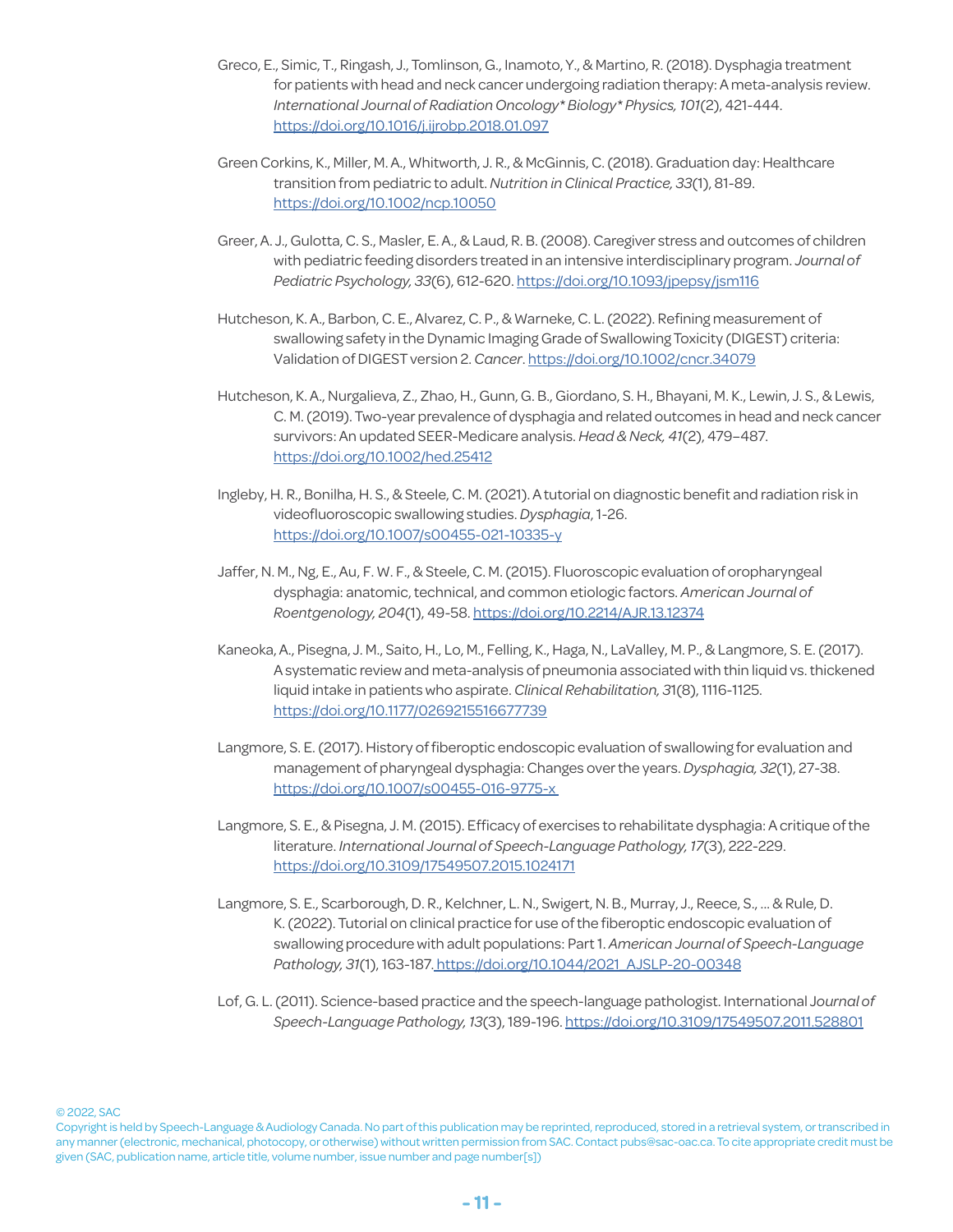Logemann, J.A. (1998). *Evaluation and Treatment of Swallowing Disorders*. PRO-ED.

- Malandraki, G. A., Arkenberg, R. H., Mitchell, S. S., & Malandraki, J. B. (2021). Telehealth for dysphagia across the life span: Using contemporary evidence and expertise to guide clinical practice during and after COVID-19. *American Journal of Speech-Language Pathology, 30*(2), 532-550. [https://doi.org/10.1044/2020\\_AJSLP-20-00252](https://doi.org/10.1044/2020_AJSLP-20-00252)
- Martin-Harris, B., Bonilha, H. S., Brodsky, M. B., Francis, D. O., Fynes, M. M., Martino, R. O'Rourke, A.K., Rogus-Pulia, N.M., Spinazzi, N.A, & Zarzour, J. (2021). The Modified Barium Swallow Study for oropharyngeal dysphagia: Recommendations from an interdisciplinary expert panel. *Perspectives of the ASHA Special Interest Groups, 6*, 610-619. [https://doi.org/10.1044/2021\\_PERSP-20-00303](https://doi.org/10.1044/2021_PERSP-20-00303)
- Martin-Harris, B., Humphries, K., & Garand, K. L. (2017). The Modified Barium Swallow Impairment Profile (MBSImP™©): Innovation, dissemination and implementation. *Perspectives of the ASHA Special Interest Groups, 2*(13), 129-138. [https://doi.org/10.1044/persp2.SIG13.129](https://doi.org/10.1016/j.apmr.2014.11.022)
- Martin-Harris, B., McFarland, D., Hill, E. G., Strange, C. B., Focht, K. L., Wan, Z., Blair, J., & McGrattan, K. (2015). Respiratory-swallow training in patients with head and neck cancer. *Archives of Physical Medicine and Rehabilitation, 96*(5), 885-893. <https://doi.org/10.1016/j.apmr.2014.11.022>
- Martino, R., Foley, N., Bhogal, S., Diamant, N., Speechley, M., & Teasell, R. (2005). Dysphagia after stroke: Incidence, diagnosis, and pulmonary complications. *Stroke, 36*(12), 2756-2763. [https://doi.org/10.1161/01.STR.0000190056.76543.eb](https://doi.org/10.1161/01.STR.0000190056.76543.eb 
)
- Martino, R., Beaton, D., & Diamant, N. E. (2010). Perceptions of psychological issues related to dysphagia differ in acute and chronic patients. *Dysphagia, 25*(1), 26-34. <https://doi.org/10.1007/s00455-009-9225-0>
- Martino, R., Flowers, H. L., Shaw, S. M., & Diamant, N. E. (2013). A systematic review of current clinical and instrumental swallowing assessment methods. *Current Physical Medicine and Rehabilitation Reports, 1*(4), 267-279. <https://doi.org/10.1007/s40141-013-0033-y>
- Mason, S.J., Harris, G. & Blissett, J. (2005). Tube feeding in infancy: Implications for the development of normal eating and drinking skills. *Dysphagia 20*, 46–61. [https://doi.org/10.1007/s00455-004-0025-2](http://dx.doi.org/10.1136/jnnp-2021-326767
)
- MBSImPTM: Modified Barium Swallow Impairment Profile. (2020). *What is the MBSImpTM Approach?* <https://www.northernspeech.com/mbsimp>
- McFarland, D. H., Harris, B. M., & Fortin, A. J. (2018). Enhancing swallowing-respiration co-ordination. *Current Physical Medicine and Rehabilitation Reports, 6*(4), 239-244. <https://doi.org/10.1007/s40141-018-0202-0>
- McFarland, D. H., Martin-Harris, B., Fortin, A. J., Humphries, K., Hill, E., & Armeson, K. (2016). Respiratoryswallowing coordination in normal subjects: Lung volume at swallowing initiation. *Respiratory Physiology & Neurobiology, 234*, 89-96. [https://doi.org/10.1016/j.resp.2016.09.004](https://doi.org/10.1016/j.resp.2016.09.004
)

Copyright is held by Speech-Language & Audiology Canada. No part of this publication may be reprinted, reproduced, stored in a retrieval system, or transcribed in any manner (electronic, mechanical, photocopy, or otherwise) without written permission from SAC. Contact pubs@sac-oac.ca. To cite appropriate credit must be given (SAC, publication name, article title, volume number, issue number and page number[s])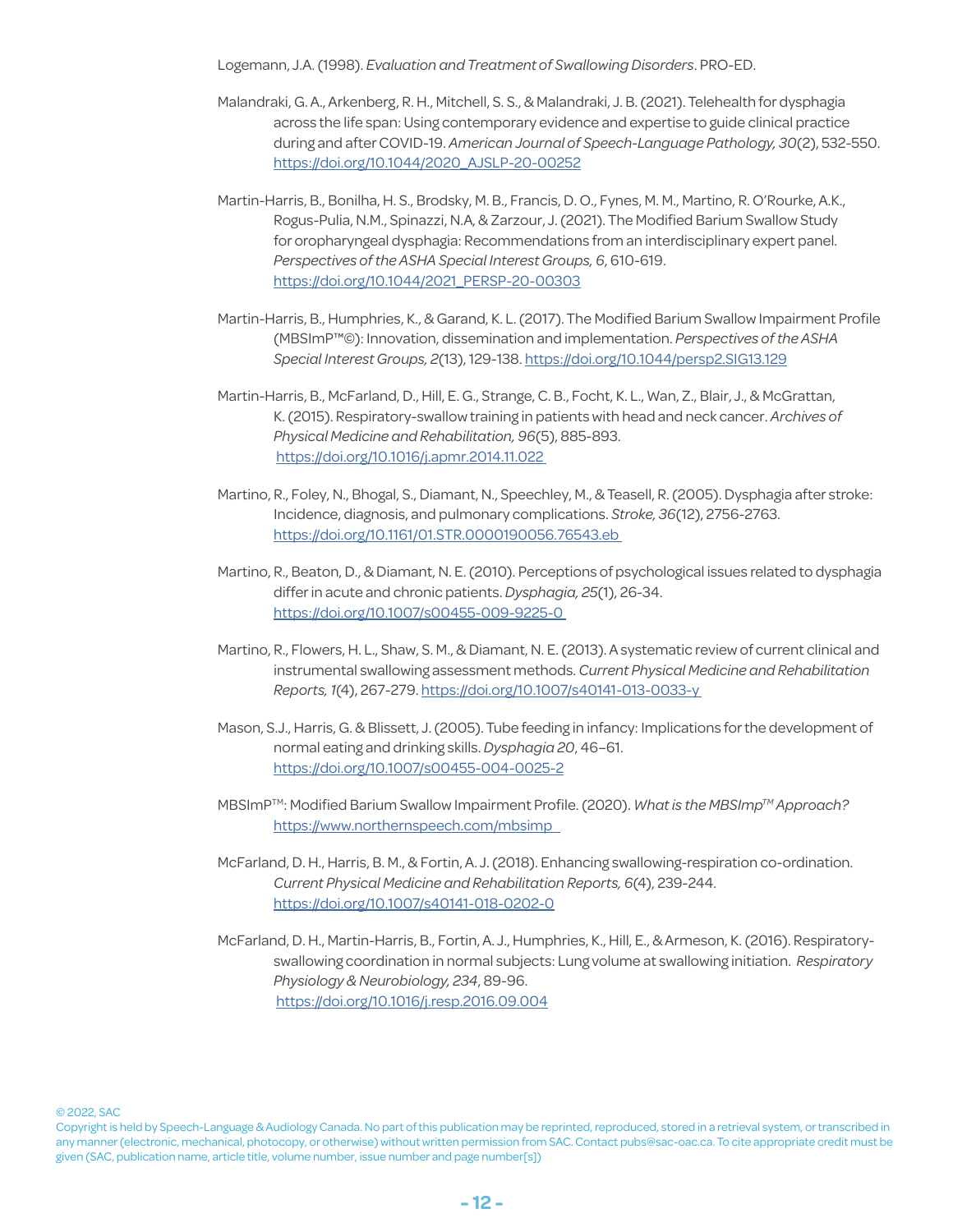- McHorney, C. A., Robbins, J., Lomax, K., Rosenbek, J. C., Chignell, K., Kramer, A. E., & Bricker, D. E. (2002). The SWAL–QOL and SWAL–CARE outcomes tool for oropharyngeal dysphagia in adults: III. Documentation of reliability and validity. *Dysphagia, 17*(2), 97-114. <https://doi.org/10.1007/s00455-001-0109-1>
- McSweeney, M. E., Kerr, J., Amirault, J., Mitchell, P. D., Larson, K., & Rosen, R. (2015). Oral feeding reduces hospitalizations compared with gastrostomy feeding in infants and children who aspirate. *Journal of Pediatrics, 170*, 79–84. <https://doi.org/10.1016/j.jpeds.2015.11.028>
- Miles, A., Hunting, A., McFarlane, M., Caddy, D., & Scott, S. (2018). Predictive value of the New Zealand Secretion Scale (NZSS) for pneumonia. *Dysphagia, 33*(1), 115-122. [https://doi.org/10.1007/s00455-017-9841-z](https://doi.org/10.1007/s00455-017-9841-z
)
- Miller, C. K., Schroeder, J. W., & Langmore, S. (2020). Fiberoptic endoscopic evaluation of swallowing across the age spectrum. *American Journal of Speech-Language Pathology, 29*(2S), 967–978. [https://doi.org/10.1044/2019\\_AJSLP-19-00072](https://doi.org/10.1044/2019_AJSLP-19-00072)
- Namasivayam, A. M., & Steele, C. M. (2015). Malnutrition and dysphagia in long-term care: A systematic review. *Journal of Nutrition in Gerontology and Geriatrics, 34*(1), 1–21. <https://doi.org/10.1080/21551197.2014.1002656>
- Namasivayam-MacDonald, A. M., Barbon, C. E., & Steele, C. M. (2018). A review of swallow timing in the elderly. *Physiology & Behavior, 184*, 12-26. [https://doi.org/10.1016/j.physbeh.2017.10.023](https://doi.org/10.1016/j.physbeh.2017.10.023 
)
- Namasivayam-MacDonald, A. M., & Riquelme, L. F. (2019). Presbyphagia to dysphagia: Multiple perspectives and strategies for quality care of older adults. *Seminars in Speech and Language, 40*(3), 227-242. [https://doi.org/10.1055/s-0039-1688837](https://doi.org/10.1055/s-0039-1688837 
)
- Neubauer, P. D., Hersey, D. P., & Leder, S. B. (2016). Pharyngeal residue severity rating scales based on fiberoptic endoscopic evaluation of swallowing: A systematic review. *Dysphagia, 31*(3), 352- 359. <https://doi.org/10.1007/s00455-015-9682-6>
- Neubauer, P. D., Rademaker, A. W. et Leder, S. B. (2015). The Yale Pharyngeal Residue Severity Rating Scale: An anatomically defined and image-based tool. *Dysphagia, 30*(5), 521-528. <https://doi.org/10.1007/s00455-015-9631-4>
- Newman, R., Vilardell, N., Clavé, P., & Speyer, R. (2016). Effect of bolus viscosity on the safety and efficacy of swallowing and the kinematics of the swallow response in patients with oropharyngeal dysphagia: White paper by the European Society for Swallowing Disorders (ESSD). *Dysphagia, 31*(2), 232-249.<https://doi.org/10.1007/s00455-016-9696-8>
- Nund, R. L., Scarinci, N. A., Cartmill, B., & Ward, E. C. (2015). Dysphagia and the family. In R. Speyer & H. Bogaardt (Eds.), *Seminars in Dysphagia* (pp. 159-175). IntechOpen. <https://doi.org/10.5772/60856>
- O'Horo, J. C., Rogus-Pulia, N., Garcia-Arguello, L., Robbins, J., & Safdar, N. (2015). Bedside diagnosis of dysphagia: A systematic review. *Journal of Hospital Medicine, 10*(4), 256-265. <https://doi.org/10.1002/jhm.2313>
- Patel, D. A., Krishnaswami, S., Steger, E., Conover, E., Vaezi, M. F., Ciucci, M. R., & Francis, D. O. (2018). Economic and survival burden of dysphagia among inpatients in the United States. *Diseases of the Esophagus, 31*(1), Article dox131. <https://doi.org/10.1093/dote/dox131>

Copyright is held by Speech-Language & Audiology Canada. No part of this publication may be reprinted, reproduced, stored in a retrieval system, or transcribed in any manner (electronic, mechanical, photocopy, or otherwise) without written permission from SAC. Contact pubs@sac-oac.ca. To cite appropriate credit must be given (SAC, publication name, article title, volume number, issue number and page number[s])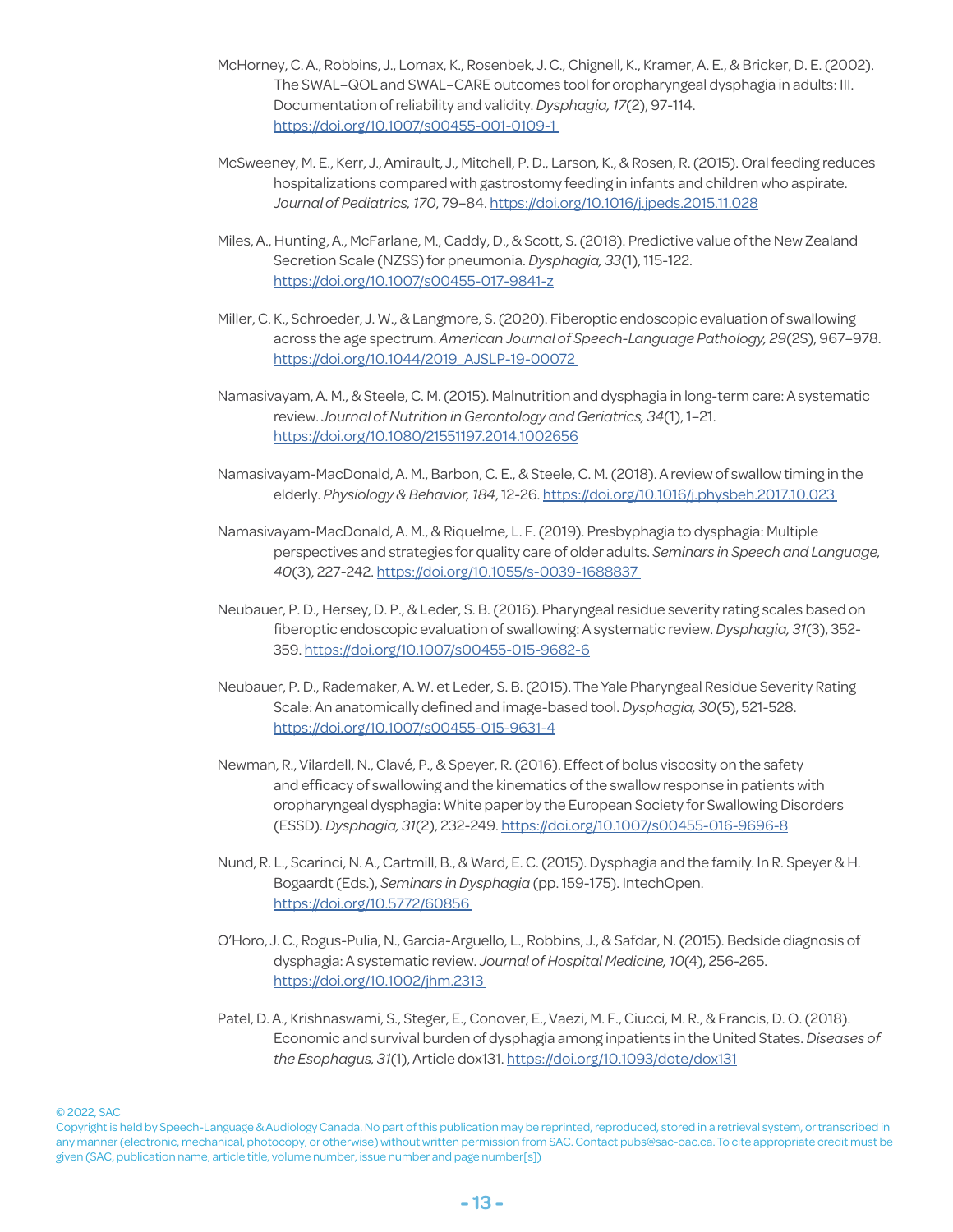- Peladeau-Pigeon, M., & Steele, C. M. (2013). Technical aspects of a videofluoroscopic swallowing study. *Canadian Journal of Speech-Language Pathology and Audiology, 37*(3), 216-226.
- Plowman, E. K., & Humbert, I. A. (2018). Elucidating inconsistencies in dysphagia diagnostics: Redefining normal. *International Journal of Speech-Language Pathology, 20*(3), 310-317. <https://doi.org/10.1080/17549507.2018.1461931>
- Plowman, E. K., Tabor-Gray, L., Rosado, K. M., Vasilopoulos, T., Robison, R., Chapin, J. L., Gaziano, J., Vu T, & Gooch, C. (2019). Impact of expiratory strength training in amyotrophic lateral sclerosis: Results of a randomized, sham-controlled trial. *Muscle & Nerve, 59*(1), 40-46. <https://doi.org/10.1002/mus.26292>
- Rangira, D., Najeeb, H., Shune, S. E., & Namasivayam-MacDonald, A. (2021). Understanding burden in caregivers of adults with dysphagia: A systematic review. *American Journal of Speech-Language Pathology, 31*(1), 486-501. [https://doi.org/10.1044/2021\\_AJSLP-21-00249](https://doi.org/10.1044/2021_AJSLP-21-00249)
- Riquelme, L. F. (2015). Clinical swallow examination (CSE): Can we talk? Perspectives on Swallowing and Swallowing Disorders (Dysphagia), 24(1), 34-39[. https://doi.org/10.1044/sasd24.1.34](https://doi.org/10.1044/sasd24.1.34)
- Robbins, J., Nicosia, M., Hind, J. A., Gill, G. D., Blanco, R., & Logemann, J. (2002). Defining physical properties of fluids for dysphagia evaluation and treatment. *Perspectives on Swallowing and Swallowing Disorders (Dysphagia), 11*(2), 16-19[. https://doi.org/10.1044/sasd11.2.16](https://doi.org/10.1044/sasd11.2.16)
- Robbins, J., Butler, S. G., Daniels, S. K., Gross, R. D., Langmore, S., Lazarus, C. L., Martin-Harris, B., McCabe, D., Musson, N., & Rosenbek, J. (2008). Swallowing and dysphagia rehabilitation: Translating principles of neural plasticity into clinically oriented evidence. *Journal of Speech, Language and Hearing Research, 51*, S276–S300. [https://doi.org/10.1044/1092-4388\(2008/021\)](https://doi.org/10.1044/1092-4388(2008/021))
- Rosenbek, J. C., Robbins, J. A., Roecker, E. B., Coyle, J. L., & Wood, J. L. (1996). A penetration-aspiration scale. *Dysphagia, 11*(2), 93-98.<https://doi.org/10.1007/BF00417897>
- Schwarz, M., Ward, E. C., Ross, J., & Semciw, A. (2018). Impact of thermo-tactile stimulation on the speed and efficiency of swallowing: A systematic review. *International Journal of Language and Communication Disorders, 53*(4), 675–688. <https://doi.org/10.1111/1460-6984.12384>
- Sharma, S., Ward, E. C., Burns, C., Theodoros, D., & Russell, T. (2013). Assessing dysphagia via telerehabilitation: Patient perceptions and satisfaction. International *Journal of Speech-Language Pathology, 15*(2), 176-183.<https://doi.org/10.3109/17549507.2012.689333>
- Speech-Language & Audiology Canada [SAC] (2017a). *Position Statement on the Role of Speech-Language Pathologists in Dysphagia*. [https://www.sac-oac.ca/sites/default/files/resources/dysphagia\\_position\\_statement\\_en.pdf](https://www.sac-oac.ca/sites/default/files/resources/dysphagia_position_statement_en.pdf)
- Speech-Language & Audiology Canada [SAC] (2017b). *Speech-Language & Audiology Canada Current Dysphagia Practice Patterns 2016 Survey Results.* [https://www.sac-oac.ca/sites/default/files/resources/dysphagia\\_survey\\_report\\_en.pdf](https://www.sac-oac.ca/sites/default/files/resources/dysphagia_survey_report_en.pdf)
- Speech Pathology Australia (2012). *Clinical Guideline: Dysphagia*. [https://www.speechpathologyaustralia.org.au/SPAweb/Members/Clinical\\_Guidelines/](https://www.speechpathologyaustralia.org.au/SPAweb/Members/Clinical_Guidelines/spaweb/Members/Clinical_Guidelines/Clinical_Guidelines.aspx?hkey=f66634e4-825a-4f1a-910d-644553f59140) [spaweb/Members/Clinical\\_Guidelines/Clinical\\_Guidelines.aspx?hkey=f66634e4-825a-4f1a-](https://www.speechpathologyaustralia.org.au/SPAweb/Members/Clinical_Guidelines/spaweb/Members/Clinical_Guidelines/Clinical_Guidelines.aspx?hkey=f66634e4-825a-4f1a-910d-644553f59140)[910d-644553f59140](https://www.speechpathologyaustralia.org.au/SPAweb/Members/Clinical_Guidelines/spaweb/Members/Clinical_Guidelines/Clinical_Guidelines.aspx?hkey=f66634e4-825a-4f1a-910d-644553f59140)

Copyright is held by Speech-Language & Audiology Canada. No part of this publication may be reprinted, reproduced, stored in a retrieval system, or transcribed in any manner (electronic, mechanical, photocopy, or otherwise) without written permission from SAC. Contact pubs@sac-oac.ca. To cite appropriate credit must be given (SAC, publication name, article title, volume number, issue number and page number[s])